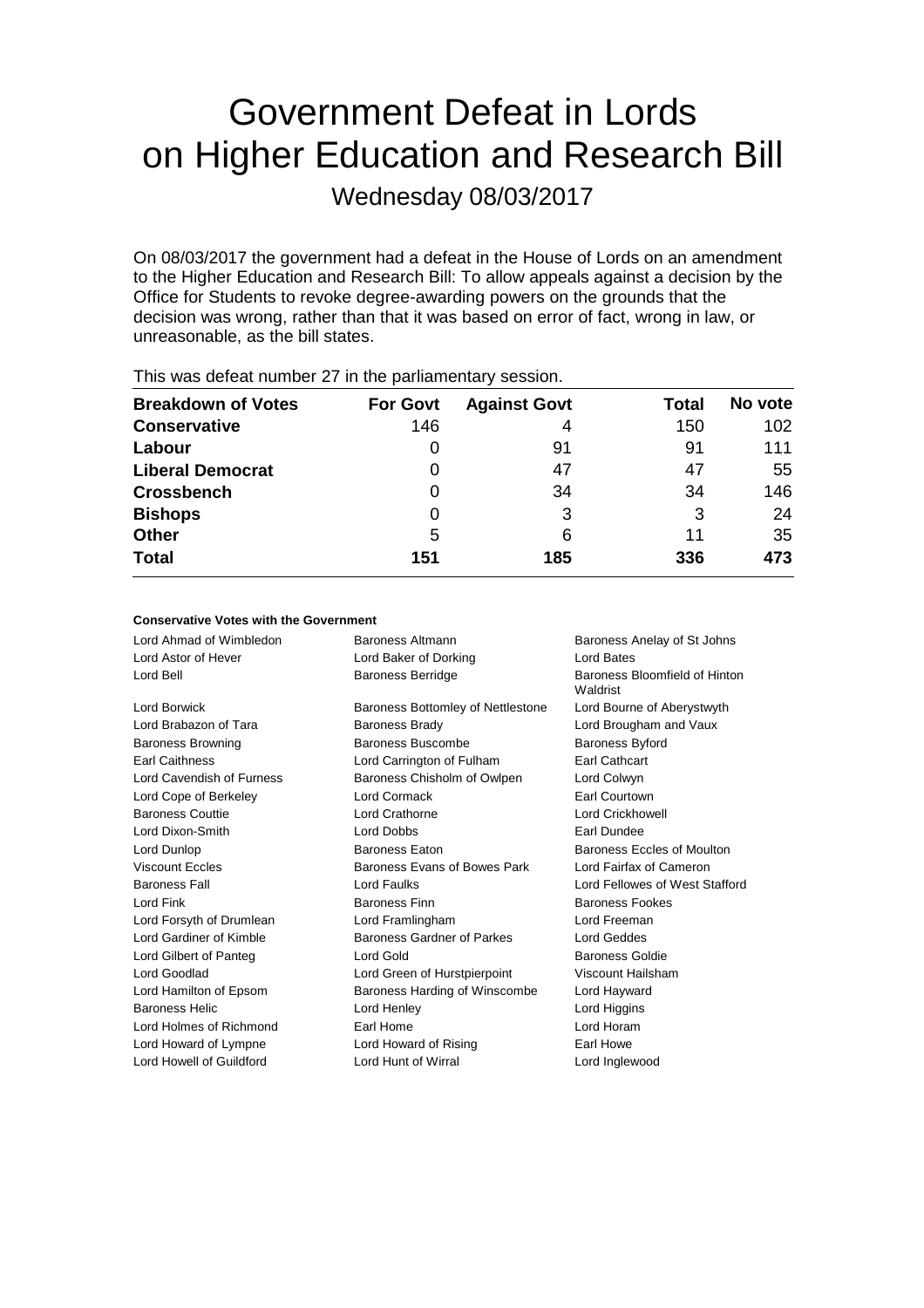Lord Keen of Elie Lord King of Bridgwater Lord Kirkhope of Harrogate Lord Lamont of Lerwick Lord Lang of Monkton Lord Leigh of Hurley Lord Lexden Earl Lindsay Lord Livingston of Parkhead Lord Lupton Lord MacGregor of Pulham Market Baroness Manzoor Lord Marland Lord Maude of Horsham Lord McInnes of Kilwinning Baroness Mobarik **Baroness Mone** Baroness Mone **Baroness Morris of Bolton** Lord Moynihan Lord Nash Baroness Neville-Jones Baroness Neville-Rolfe **Baroness Nicholson of Winterbourne** Lord O'Shaughnessy Baroness O'Cathain **Baroness Oppenheim-Barnes** Lord Patten Baroness Pidding **Lord Polak** Lord Polak **Lord Popat** Lord Popat Lord Porter of Spalding **Lord Prior of Brampton** Baroness Rawlings Baroness Redfern Lord Risby Lord Robathan Baroness Rock **Lord Sanderson of Bowden** Baroness Scott of Bybrook Baroness Seccombe Earl Selborne Lord Selkirk of Douglas Lord Selsdon Baroness Sharples Lord Sheikh Baroness Shephard of Northwold Lord Sherbourne of Didsbury Baroness Shields Lord Shinkwin Lord Skelmersdale Lord Smith of Hindhead Lord Spicer Baroness Stedman-Scott Baroness Stowell of Beeston Baroness Stroud Baroness Sugg Lord Suri Lord Taylor of Holbeach Lord Trefgarne Lord Trimble Lord True **Contact Account Ullswater** Contact Museum Baroness Verma Lord Wakeham Lord Wasserman Lord Wei Baroness Wheatcroft Lord Willetts Baroness Williams of Trafford Lord Young of Cookham Viscount Younger of Leckie

Lord James of Blackheath Baroness Jenkin of Kennington Lord Jopling

Lord Lucas Lord Mackay of Clashfern Lord Norton of Louth

#### **Labour Votes with the Government**

Baroness Shackleton of Belgravia

**Conservative Votes against the Government**

#### **Labour Votes against the Government**

Lord Beecham **Lord Berkeley** Lord Bradley Lord Bragg **Lord Brooke of Alverthorpe** Lord Campbell-Savours Lord Carter of Coles Lord Cashman Viscount Chandos Lord Clark of Windermere Baroness Cohen of Pimlico Lord Collins of Highbury Baroness Crawley **Example 2** Lord Davies of Oldham Baroness Donaghy Baroness Drake Lord Dubs Lord Elder Baroness Farrington of Ribbleton Lord Foster of Bishop Auckland Lord Foulkes of Cumnock Baroness Gale Lord Gordon of Strathblane Lord Grantchester Lord Grocott Viscount Hanworth Lord Harris of Haringey Lord Harrison Lord Haskel Baroness Healy of Primrose Hill Baroness Henig Lord Hollick Baroness Hollis of Heigham Lord Howarth of Newport **Baroness Howells of St Davids** Lord Hoyle Lord Hughes of Woodside **Lord Irvine of Lairg** Baroness Jones of Whitchurch Lord Jordan Lord Judd Lord Kennedy of Southwark Baroness Kingsmill Baroness Kinnock of Holyhead Lord Kinnock Lord Kirkhill **Lord Knight of Weymouth** Lord Layard Lord Lea of Crondall **Lord Lennie** Lord Lennie **Baroness Lister of Burtersett** Lord MacKenzie of Culkein Baroness Massey of Darwen Lord Maxton Lord McAvoy **Baroness McIntosh of Hudnall** Lord McKenzie of Luton Lord Mendelsohn Lord Monks Lord Morris of Handsworth Baroness Morris of Yardley **Lord Patel of Bradford** Baroness Pitkeathley Lord Ponsonby of Shulbrede Lord Prescott **Baroness Prosser** Baroness Prosser

Baroness Adams of Craigielea Lord Anderson of Swansea Lord Bassam of Brighton Baroness Ramsay of Cartvale Lord Rea Lord Reid of Cardowan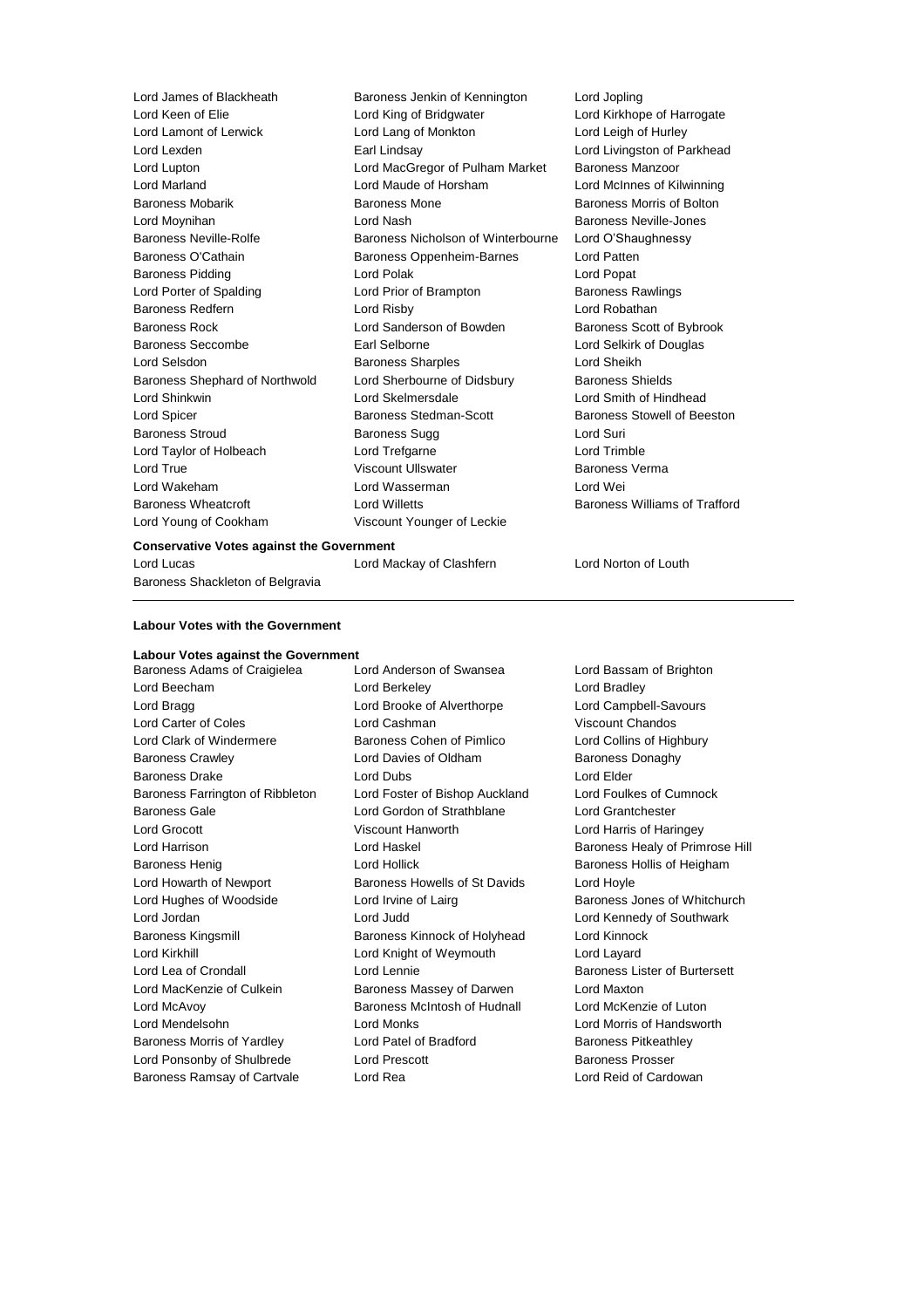Lord Rooker Lord Rosser Lord Rosser Lord Rowlands<br>
Baroness Royall of Blaisdon Lord Sawyer Lord Sample Baroness Sherlock Baroness Royall of Blaisdon Lord Sawyer Consumers Sherlock Baroness Sherlock Baroness Sherlock Basildon Baroness Sherlock Basildon Lord Shape Lord Stevenson of Balmacara Baroness Taylor of Bolton Lord Triesman Lord Tunnicliffe Lord Watson of Invergowrie Lord Watts **Lord West of Spithead** Baroness Whitaker Baroness Young of Old Scone

Baroness Smith of Basildon<br>
Baroness Taylor of Bolton<br>
Baroness Thornton

#### **Liberal Democrat Votes with the Government**

# **Liberal Democrat Votes against the Government**

| Lord Addington                 | Lord Ashdown of Norton-sub-Hamdon | Baroness Bakewell of Hardington<br>Mandeville |
|--------------------------------|-----------------------------------|-----------------------------------------------|
| Baroness Barker                | Baroness Bowles of Berkhamsted    | <b>Baroness Brinton</b>                       |
| Lord Bruce of Bennachie        | Lord Campbell of Pittenweem       | Lord Chidgey                                  |
| Lord Cotter                    | Baroness Garden of Frognal        | Lord German                                   |
| Baroness Grender               | Baroness Hamwee                   | Baroness Harris of Richmond                   |
| Baroness Humphreys             | Lord Hussain                      | Baroness Janke                                |
| Baroness Jolly                 | Lord Kirkwood of Kirkhope         | Baroness Kramer                               |
| Lord Lee of Trafford           | Baroness Ludford                  | Baroness Maddock                              |
| Lord Marks of Henley-on-Thames | Lord Newby                        | Baroness Northover                            |
| Lord Oates                     | Lord Paddick                      | <b>Baroness Parminter</b>                     |
| Baroness Randerson             | Lord Razzall                      | Lord Rennard                                  |
| Lord Roberts of Llandudno      | Lord Sharkey                      | Baroness Sheehan                              |
| Lord Shipley                   | Baroness Smith of Newnham         | Lord Stephen                                  |
| Lord Stoneham of Droxford      | Lord Storey                       | Lord Tope                                     |
| Lord Tyler                     | Lord Wallace of Saltaire          | Lord Wallace of Tankerness                    |
| Baroness Walmsley              | Lord Willis of Knaresborough      |                                               |
|                                |                                   |                                               |

#### **Crossbench Votes with the Government**

## **Crossbench Votes against the Government**

| Lord Aberdare                     |   |
|-----------------------------------|---|
| Lord Brown of Eaton-under-Heywood | Ī |
| Lord Craig of Radley              |   |
| <b>Baroness Deech</b>             |   |
| Lord Hope of Craighead            |   |
| Lord Judge                        |   |
| Lord Krebs                        |   |
| Countess of Mar                   | ſ |
| Baroness O'Neill of Bengarve      |   |
| Lord Rowe-Beddoe                  |   |
| Lord St John of Bletso            |   |
| Baroness Wolf of Dulwich          |   |

Lord Bilimoria **Lord Broers** Baroness Brown of Cambridge Earl Clancarty Viscount Craigavon **Lord Dear** Lord Elystan-Morgan Lord Hannay of Chiswick Baroness Howe of Idlicote Lord Jay of Ewelme Lord Kakkar **Lord Kerslake** Baroness Lane-Fox of Soho Lord Lisvane Lord Powell of Bayswater Lord Rees of Ludlow Earl Sandwich **Earl Sandwich** Duke of Somerset Lord Trees **Lord Wilson of Tillyorn** 

Baroness Masham of Ilton **Baroness Morgan of Drefelin** 

### **Bishop Votes with the Government**

| <b>Bishop Votes against the Government</b> |                         |                                |  |  |  |
|--------------------------------------------|-------------------------|--------------------------------|--|--|--|
| <b>Bishop of Chester</b>                   | Bishop of Oxford        | <b>Bishop of Worcester</b>     |  |  |  |
| <b>Other Votes with the Government</b>     |                         |                                |  |  |  |
| Lord Browne of Belmont                     | Lord Empey              | Lord Gadhia                    |  |  |  |
| <b>Lord Morrow</b>                         | Lord Rogan              |                                |  |  |  |
| Other Votes against the Government         |                         |                                |  |  |  |
| Lord Adonis                                | Lord Carlile of Berriew | Lord Mackenzie of Framwellgate |  |  |  |
| Lord Smith of Finsbury                     | <b>Baroness Tonge</b>   | Baroness Uddin                 |  |  |  |